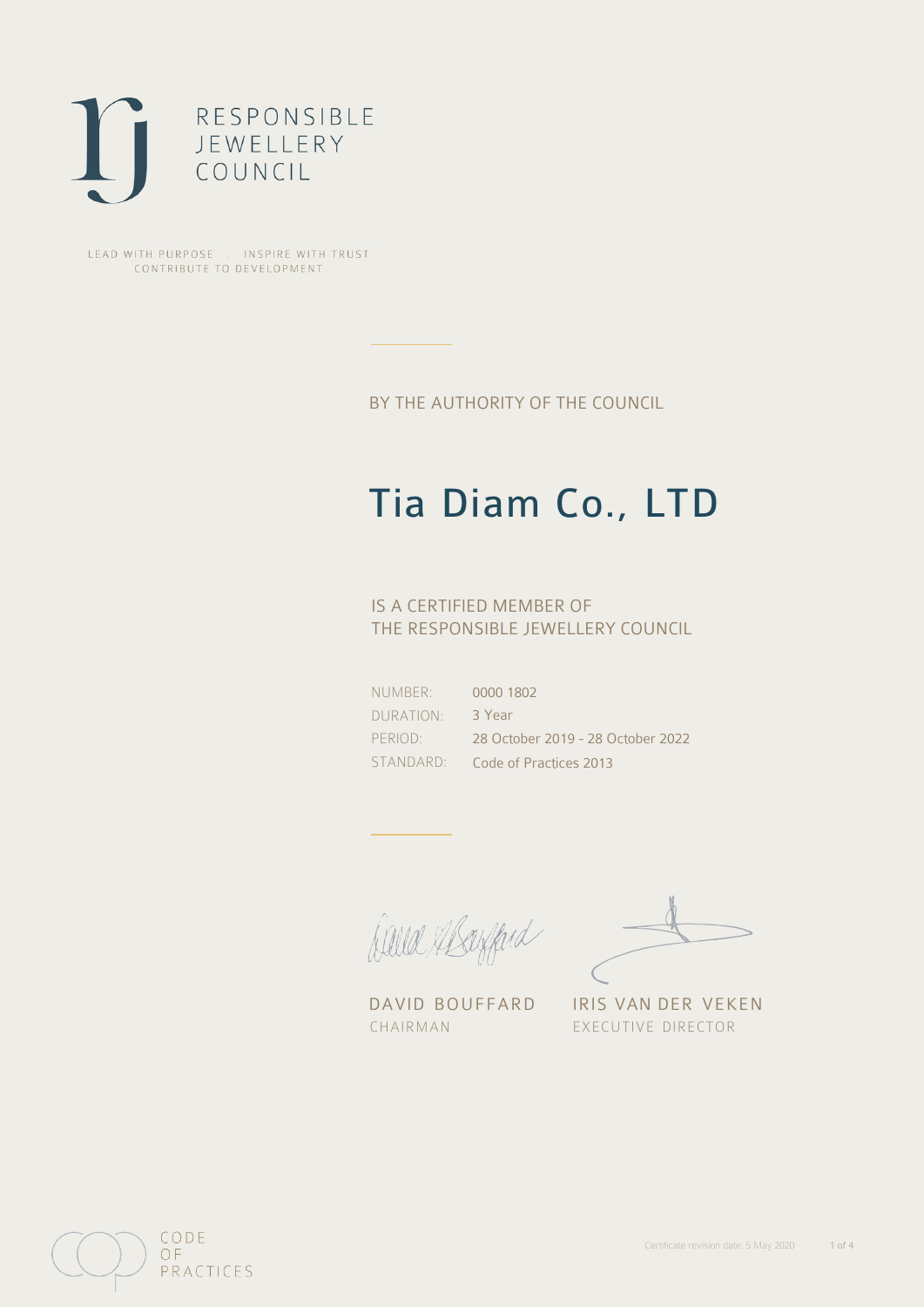

# **CERTIFICATION OVERVIEW**

| Diamonds and Coloured Gemstones Trader, Cutter and/or Polisher                                                                                                                                                                                                                                                                                                                                                    |  |  |
|-------------------------------------------------------------------------------------------------------------------------------------------------------------------------------------------------------------------------------------------------------------------------------------------------------------------------------------------------------------------------------------------------------------------|--|--|
| 16 April 2021                                                                                                                                                                                                                                                                                                                                                                                                     |  |  |
| Mid-term Review (desktop)                                                                                                                                                                                                                                                                                                                                                                                         |  |  |
| Code of Practices 2013                                                                                                                                                                                                                                                                                                                                                                                            |  |  |
| <b>International Associates Limited</b>                                                                                                                                                                                                                                                                                                                                                                           |  |  |
| 1. General requirements: 1-4, except 3.2<br>2. Responsible supply chains and human rights: 5-12, except<br>6.2, 7.1, 9.3, 11.3-4 and 12<br>3. Labour rights and working conditions: 13-20, except 17.3<br>and 19.3<br>4. Health, Safety and Environment: 21-25, except 21.10<br>5. Diamonds, gold and platinum group metal products: 26-28,<br>except 27.2 and 28<br>6. Responsible mining sector: Not applicable |  |  |
|                                                                                                                                                                                                                                                                                                                                                                                                                   |  |  |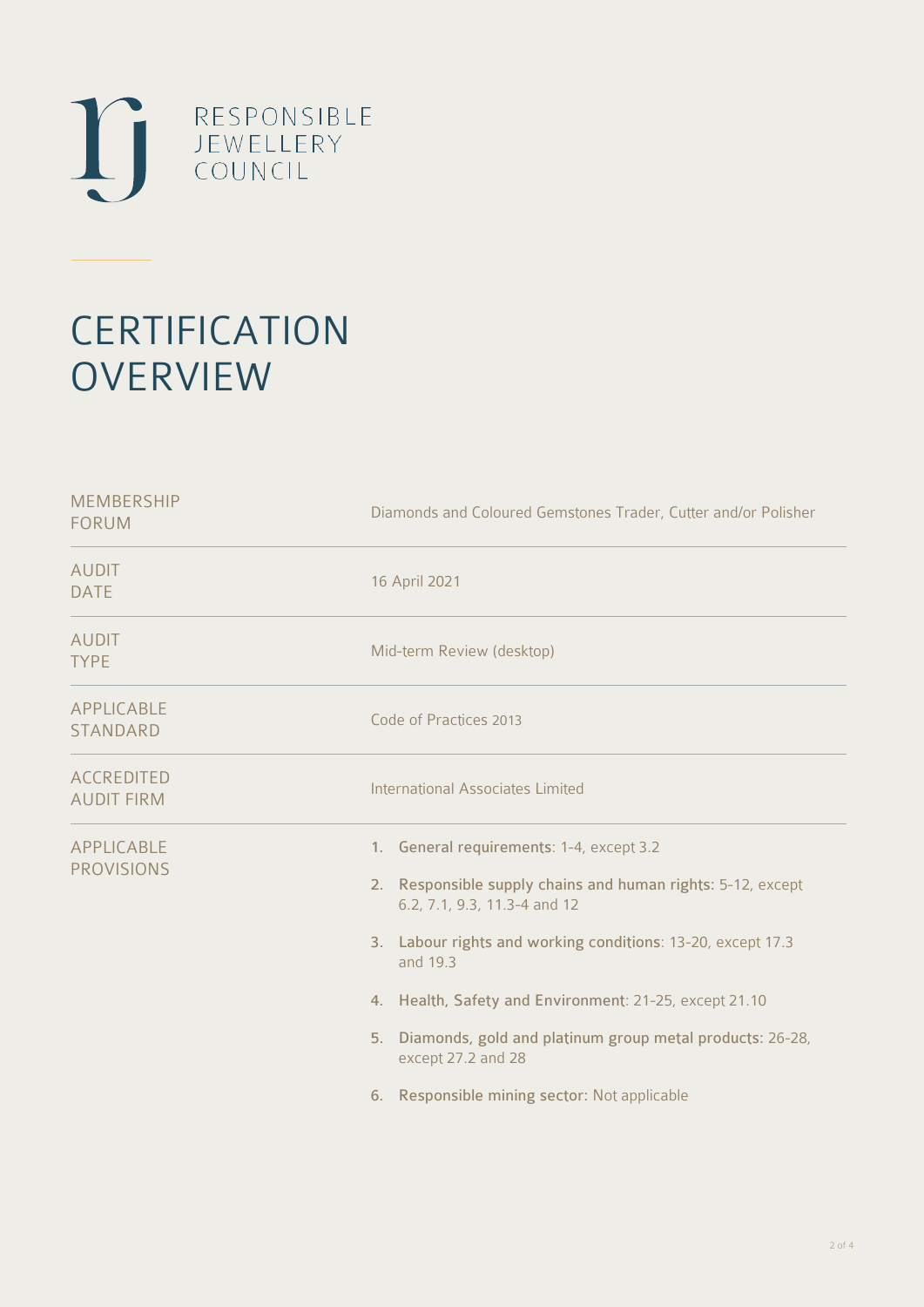| <b>PROVENANCE</b><br><b>CLAIMS</b>         | N/A                                                                                                                                                                                                                                                                                                     |  |  |
|--------------------------------------------|---------------------------------------------------------------------------------------------------------------------------------------------------------------------------------------------------------------------------------------------------------------------------------------------------------|--|--|
| <b>AUDITOR STATEMENT OF</b><br>CONFORMANCE | Based on the scope and findings of the certification audit, the member<br>has demonstrated a conformance level consistent with a:                                                                                                                                                                       |  |  |
|                                            | 3 Year Certification                                                                                                                                                                                                                                                                                    |  |  |
| <b>NEXT AUDIT TYPE</b>                     | MID-TERM REVIEW (within 12-24 months):                                                                                                                                                                                                                                                                  |  |  |
|                                            | A. Mid-term review NOT required due to:                                                                                                                                                                                                                                                                 |  |  |
|                                            | No anticipated changes to the certification scope during the<br>certification period                                                                                                                                                                                                                    |  |  |
|                                            | <25 full time equivalent personnel                                                                                                                                                                                                                                                                      |  |  |
|                                            | Low risk of non-conformances due to management controls                                                                                                                                                                                                                                                 |  |  |
|                                            | Existence of parallel audits for schemes recognised by RJC                                                                                                                                                                                                                                              |  |  |
|                                            | Existence of rigorous internal audit programs                                                                                                                                                                                                                                                           |  |  |
|                                            | Strong internal controls ensuring effective review and closure<br>of corrective actions for non-conformances                                                                                                                                                                                            |  |  |
|                                            |                                                                                                                                                                                                                                                                                                         |  |  |
|                                            | B. Mid-term review (desktop only) required due to:                                                                                                                                                                                                                                                      |  |  |
|                                            | No impact on conformance levels from any changes to the<br>certification scope                                                                                                                                                                                                                          |  |  |
|                                            | 2 or less minor non-conformances with critical provisions or 4<br>or less minor non-conformances in general identified by the<br>audit (not covered by parallel audits for schemes identified as<br>equivalent to RJC's) for an individual member in the mining<br>sector or a non-mining sector member |  |  |
|                                            | Possibility of remote verification of actions                                                                                                                                                                                                                                                           |  |  |
|                                            | No risk to critical provisions                                                                                                                                                                                                                                                                          |  |  |